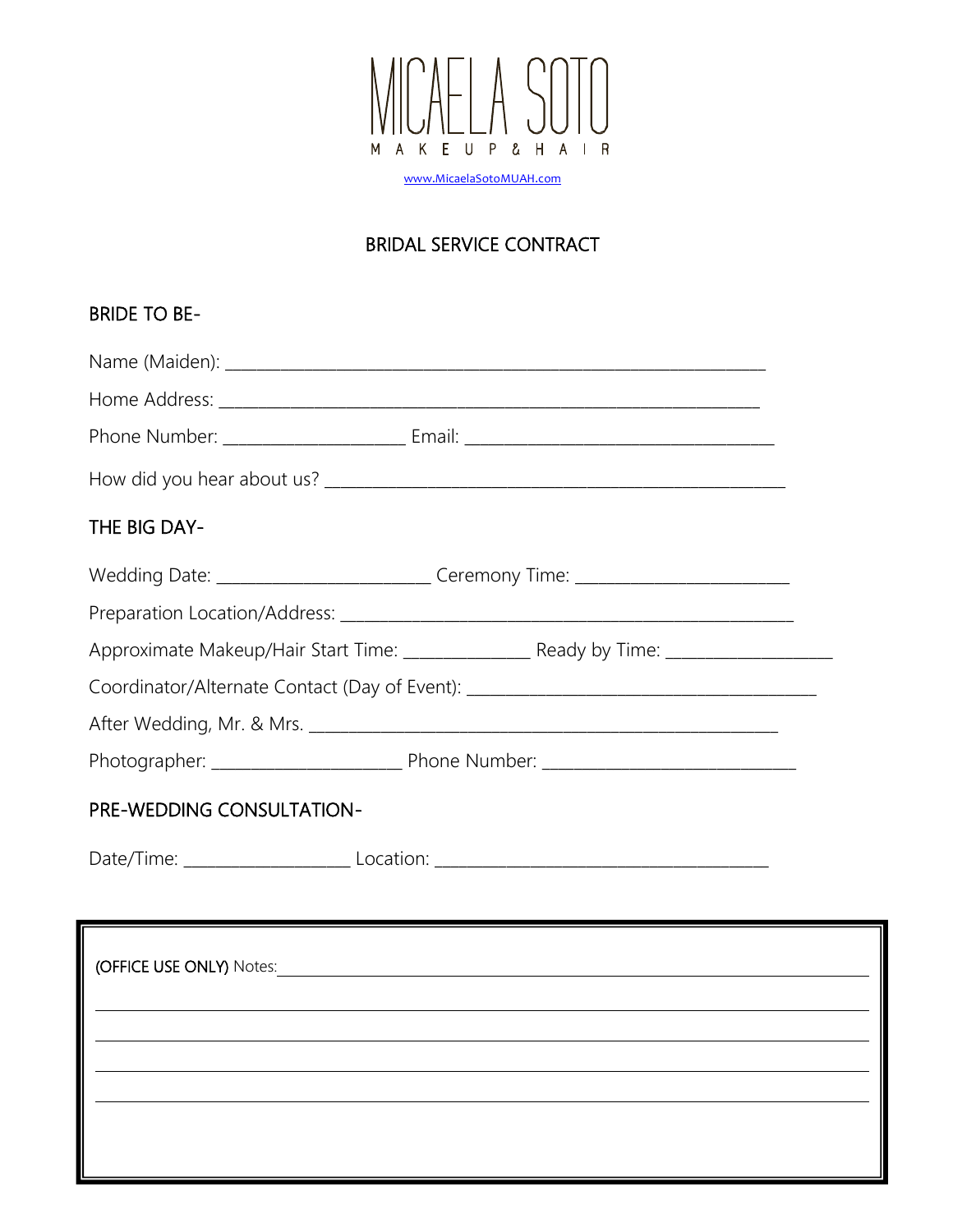

# OFFERED SERVICES & PRICING-

| Bride Hair Only.                                | \$175 ____________________________    |
|-------------------------------------------------|---------------------------------------|
| Bride Makeup Only.                              | \$175 ___________________________     |
| Bride Hair & Makeup done together.              | \$300 ___________________________     |
| Bridesmaids/Mothers/Etc. Hair Only.             |                                       |
| Bridesmaids/Mothers/Etc. Makeup Only.           | $$100 \times \_ \_ ppl = \_ \_ \_ \_$ |
| Bridesmaids/Mothers/Etc. Hair & Makeup.         |                                       |
| Flower Girl (under 12 yrs. of age) Hair Only.   |                                       |
| Flower Girl (under 12 yrs. of age) Makeup Only. |                                       |
| $B$ lowout                                      |                                       |
| Blowout & Makeup.                               |                                       |
| Add Clip-in Extensions.                         |                                       |
|                                                 |                                       |
| 50% DEPOSIT: ____________________               | SUB TOTAL: ______________________     |
|                                                 | TRAVEL: ____ miles @ \$1= _______     |
| PAYMENT TYPE: ___________                       | TOUCH-UP: ___ hrs. @ \$100= ____      |
| REMAINING BALANCE: Network                      |                                       |
| PAYMENT TYPE: _____________ DUE: _________      | TOTAL: _________________________      |

\* Depending on availability, a \$600 minimum may be applied to parties of 3 or less.

\* 3% surcharge will be applied to all credit card transactions.

\* Checks made payable to Micaela Soto.